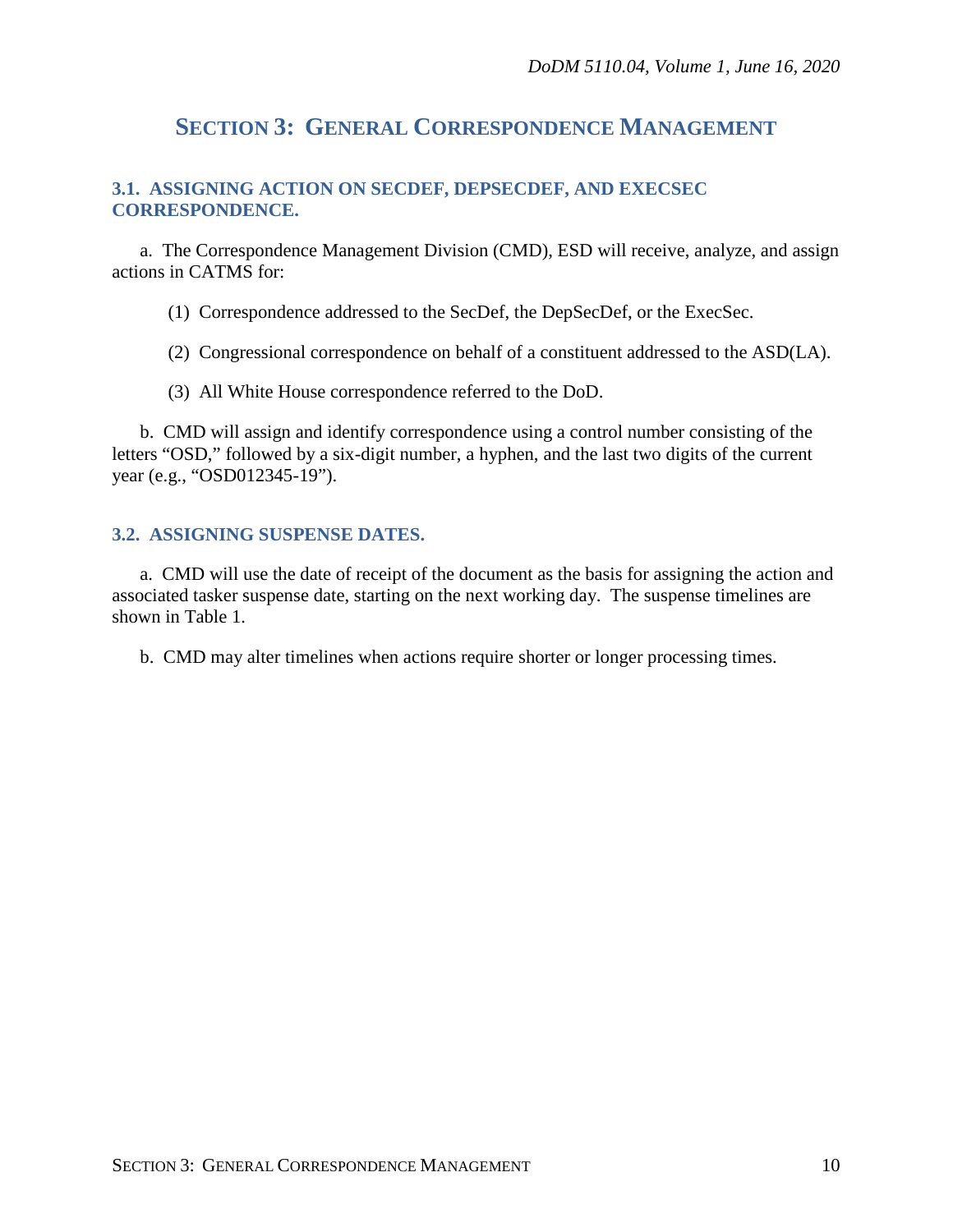| <b>Standard Action Types</b>                                          | <b>Suspense</b><br>(Business Days) |
|-----------------------------------------------------------------------|------------------------------------|
| Answer SecDef Note (ASN)                                              | 5                                  |
| Answer DepSecDef Note (ADN)                                           | 5                                  |
| Prepare Reply for ExecSec Signature (PRE)                             | 10                                 |
| Comments and Recommendations (C&R)                                    | 5                                  |
| Prepare Reply for SecDef Signature (PRS)                              | 10                                 |
| Prepare Reply for DepSecDef Signature (PRD)                           | 10                                 |
| Reply Direct by the Component Head (RDC)                              | 14                                 |
| Reply Direct (RD)                                                     | 14                                 |
| For Appropriate Action (FAA)                                          |                                    |
| Information and Retention (I&R)                                       |                                    |
| <b>Situation or Category-Specific Action Types</b>                    | <b>Suspense</b><br>(Business Days) |
| President, Vice President, White House Chief of<br><b>Staff</b>       | 1 calendar day                     |
| Cabinet Heads, U.S. Governors, and Senior White<br><b>House Staff</b> | 5                                  |
| <b>White House Referrals</b>                                          | 6                                  |
| Members of Congress                                                   | 5                                  |
| <b>Ministers of Defense</b>                                           | 5                                  |
| White House Bulk RED-DOT Cases (RD)                                   | 5                                  |
| Non-Congressional Correspondence (PRS or PRD)                         | 10                                 |
| Congressional Constituent Inquires Addressed to<br>$ASD/LA)$ (RD)     | 10                                 |
| White House Bulk Cases (RD)                                           | 14                                 |
| <b>Invitations Tasked for C&amp;R</b>                                 | 14                                 |
| Detail Requests from Outside DoD                                      | 30                                 |

## **Table 1. Action Suspense Types and Timelines**

## **3.3. ROUTING INCOMING CORRESPONDENCE.**

a. To forward incoming SecDef, DepSecDef, and ExecSec correspondence to the OSD and DoD Components, CMD will use CATMS to:

(1) Disseminate action and information copies to the appropriate offices.

(2) Indicate what action the office of primary responsibility (OPR) will take and establish a suspense date for the action. See Table 1 for a complete list of directed actions and standard suspense times.

(3) Identify required coordination.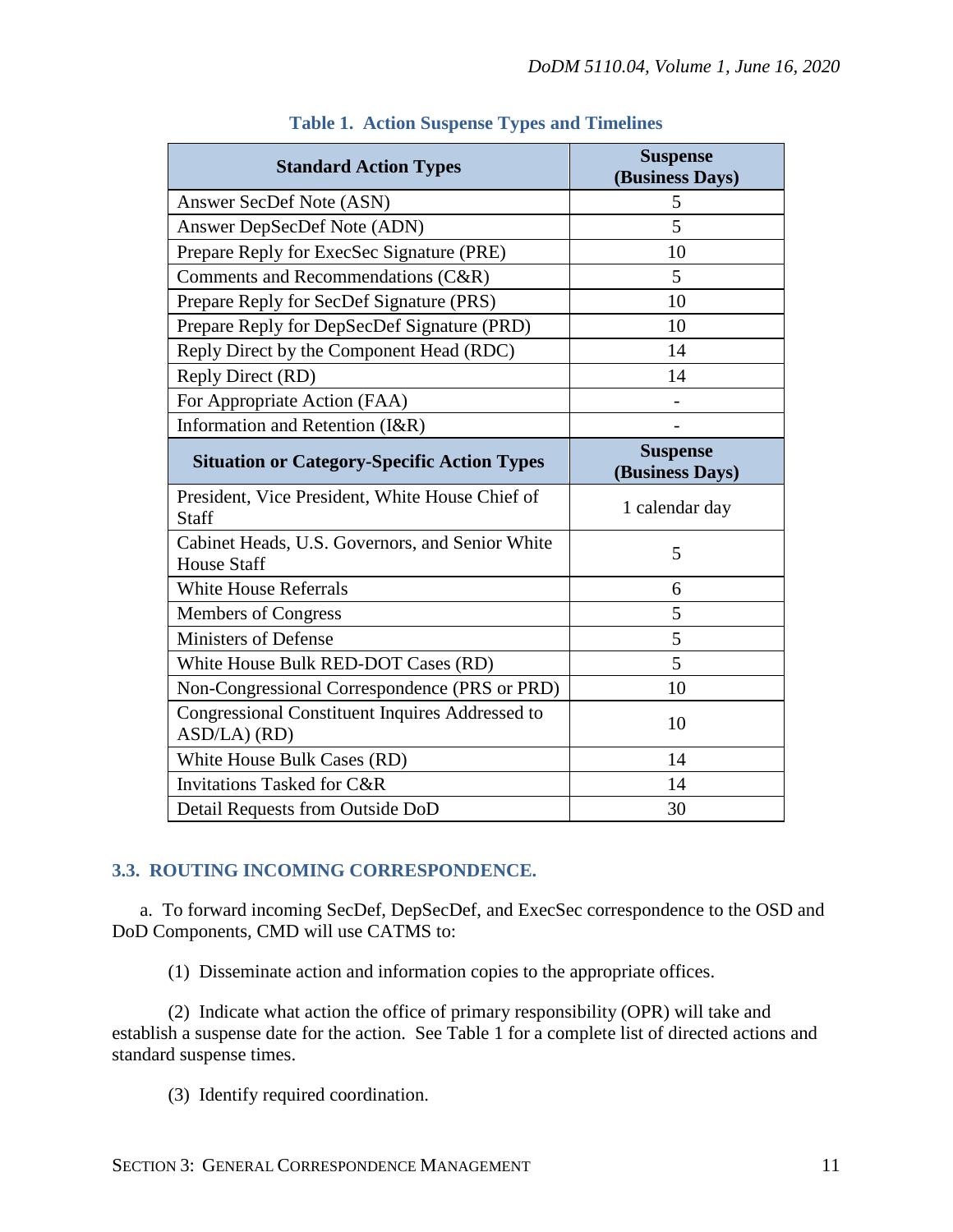- (4) Provide specific guidance as necessary.
- (5) Assign an OSD control number in accordance with Paragraph 3.1.b.

b. If correspondence is received by a Component and is addressed to the SecDef, the DepSecDef, or the ExecSec, it must be forwarded to CMD for controlling purposes.

## **3.4. PROCESSING OSD AND DOD COMPONENT ACTIONS.**

CCMOs must process SecDef, DepSecDef, and ExecSec materials through CMD, except those materials in Table 2, which must be processed as indicated.

| <b>Type of Material</b>                                                                                                                                                        | <b>Where to Deliver</b>               |
|--------------------------------------------------------------------------------------------------------------------------------------------------------------------------------|---------------------------------------|
| Read-ahead material                                                                                                                                                            | <b>ExecSec Confidential Assistant</b> |
| Intelligence daily summaries                                                                                                                                                   | Executive Secretariat Rear (ESR)      |
| Operational summaries (daily and weekly) from the<br>Operations Directorate of the Joint Staff                                                                                 | <b>ESR</b>                            |
| Notification to White House of Service member death                                                                                                                            | <b>ESR</b>                            |
| Time-sensitive communications requiring<br>SecDef or DepSecDef attention within 2 hours,<br>as confirmed by the ExecSec, who takes them directly to<br>the SecDef or DepSecDef | <b>ESR</b>                            |

#### **Table 2. Materials Not Processed Through CMD**

## **3.5. PROVIDING STATUS OR REQUESTING CHANGES TO ACTIONS.**

#### **a. Use of SD Form 391, "Secretary of Defense Correspondence Action Report."**

(1) CCMOs must submit an SD Form 391 to CMD with all action correspondence to request the actions in Paragraphs 3.5.a.(1)(a) through 3.5.a.(1)(f). The SD Form 391 is available at https://www.esd.whs.mil/Directives/forms/sd\_forms, or can be generated from the CATMS tasker. The SD Form 391 can be used to:

- (a) Close an action.
- (b) Request a suspense extension.
- (c) Provide a copy of an interim reply to CMD.
- (d) Request cancellation of an action.

(e) Appeal and request transfer of an assigned action to another OSD or DoD Component.

SECTION 3: GENERAL CORRESPONDENCE MANAGEMENT 12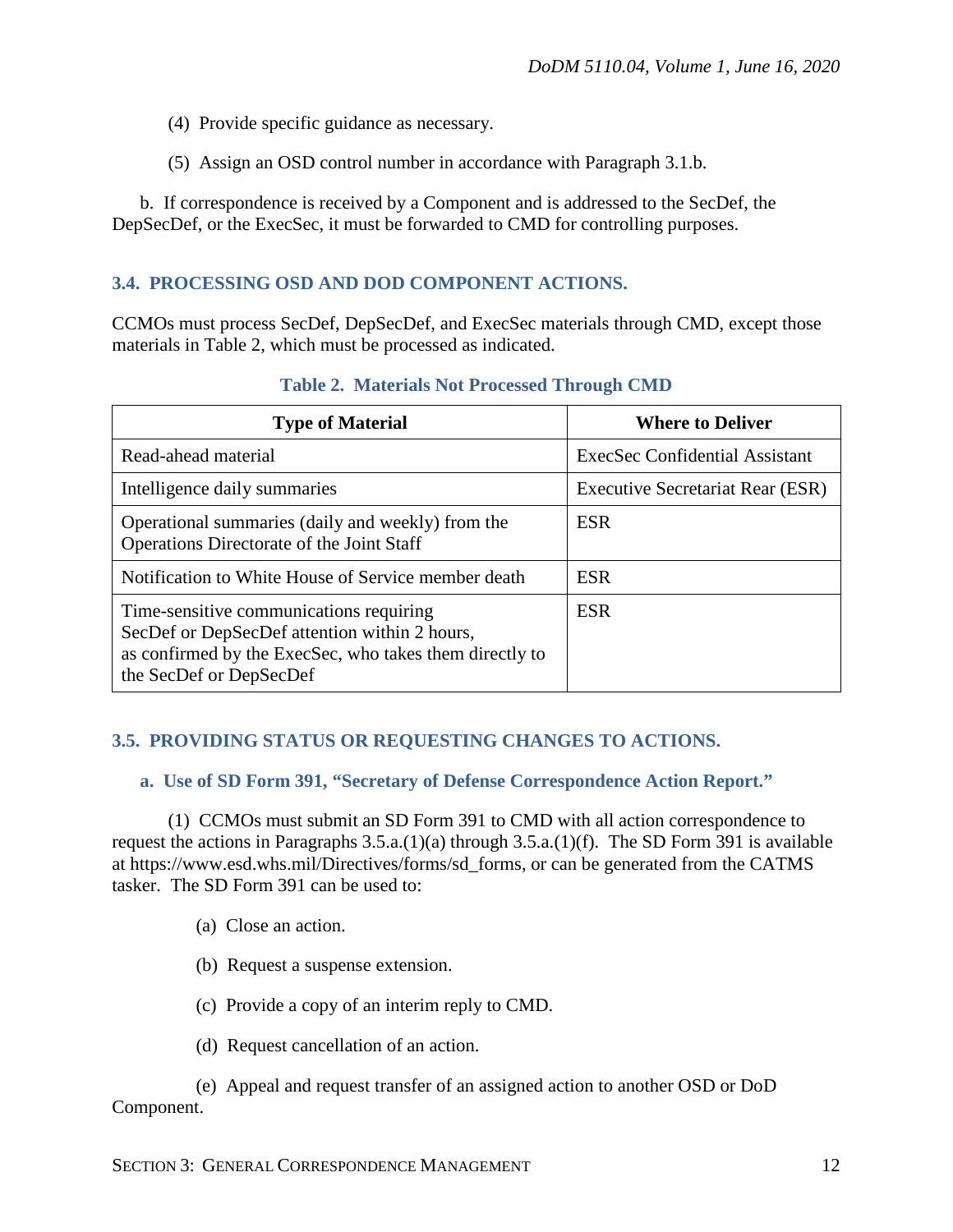(f) Request downgrade of an assigned action.

(2) CMD will update CATMS with a scanned copy of the approved or disapproved SD Form 391, and share it with the OPR.

#### **b. Changes to Action Assignments.**

(1) To appeal an action assignment, the OPR CCMO must contact CMD within 24 hours of the date assigned in CATMS. When provided with a reasonable rationale for reassignment, CMD will typically accept the action for transfer without further coordination and re-task the action. If approved, CMD will assign a new suspense in CATMS, and assign to the new OPR.

(2) The OPR is responsible for coordinating all action assignment transfers after the initial 24-hour period. When requesting a transfer, the OPR must:

(a) Ensure the Component CCMO accepts transfer of the action.

(b) Annotate the SD Form 391 with the name, office, and telephone number of the accepting official.

(c) Forward the action to CMD. CMD will route the action to the ExecSec for final decision.

(3) When newspaper articles, press releases, speeches by DoD officials, or policy change announcements result in repeated public inquiries or a write-in campaign, the OPR may initiate a transfer to the ATSD(PA) and request the Office of the ATSD(PA) be designated as the OPR for future inquiries on the subject.

(a) When initiating a transfer to the ATSD(PA), the OPR must return the original correspondence (if the original was received) and proposed reply to CMD along with the SD Form 391 annotated with the name and telephone number of the ATSD(PA) accepting official.

(b) The originating OPR must provide the ATSD(PA) with information for creating replies and updated information if circumstances change.

(4) On occasion, the SecDef or the DepSecDef, their Military or Special Assistants, or the ExecSec may change an action assignment. In these instances, CMD will update the action assignment in CATMS and share it with the new OPR.

(5) If the OPR requests an extension to a congressional tasking, an OPR-generated interim response must be included in this request to change, and sent to the Office of the ASD(LA) for approval or disapproval. The OASD(LA) POC who approves the action must be included on the request to CMD, with a copy of the interim response.

(6) The Component approval authority for SD Form 391 depends on the type of action and the number of extensions, and are listed in Table 3. Component heads may designate in writing an additional senior official for this purpose by submitting an Information Memorandum to ExecSec.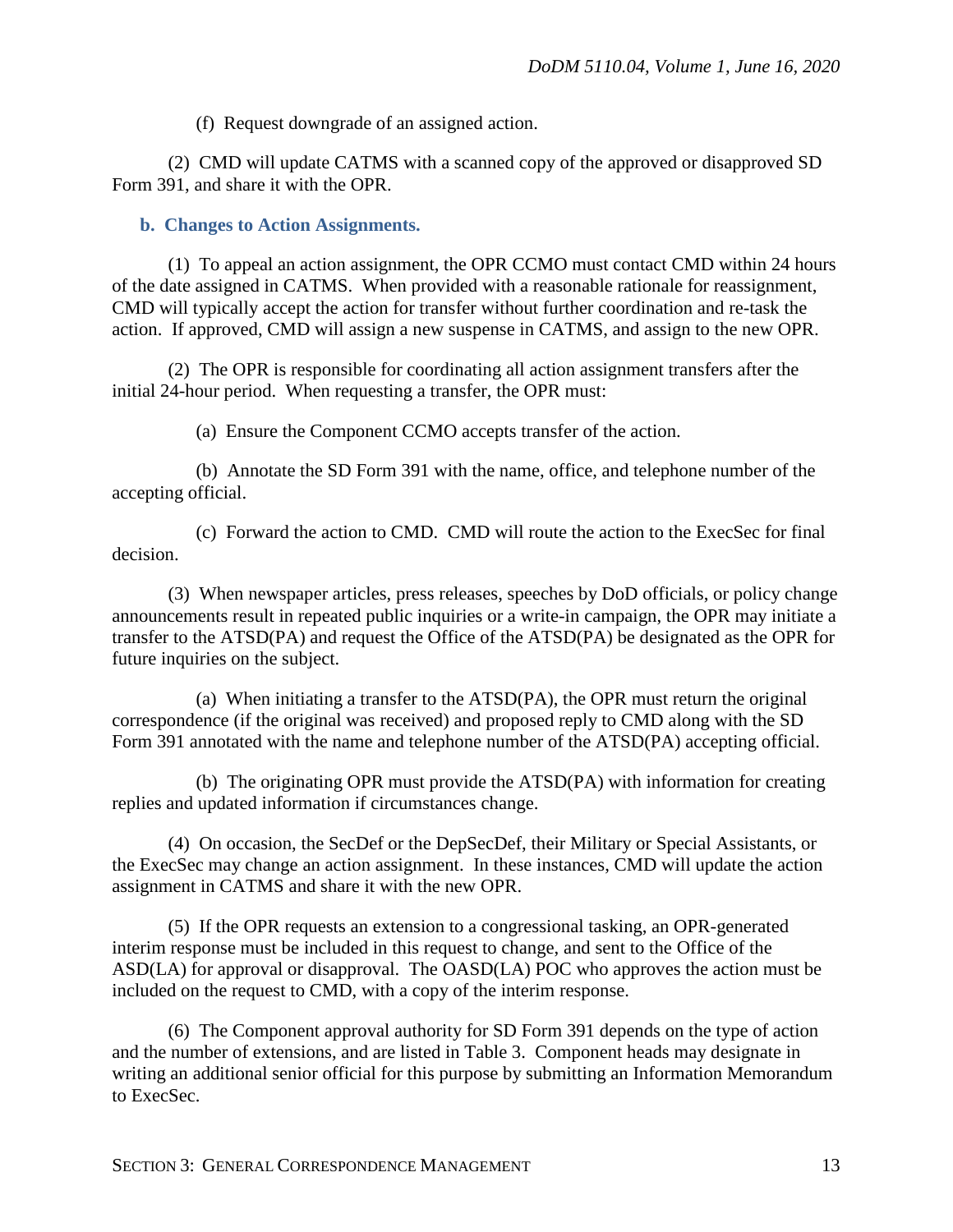| <b>Action Type</b>                                                             | <b>Approval Authority</b>                                                                                     |
|--------------------------------------------------------------------------------|---------------------------------------------------------------------------------------------------------------|
| PRS (Prepare Reply for SecDef Signature)                                       | Component Head, Principal<br>Deputy, or Designated Senior<br>Official (Extensions Only)                       |
| PRD (Prepare Reply for DepSecDef Signature)                                    |                                                                                                               |
| ASN (Answer SecDef Note)                                                       |                                                                                                               |
| ASD (Answer DepSecDef Note)                                                    |                                                                                                               |
| C&R (Comments and Recommendations)                                             |                                                                                                               |
| PRE (Prepare Reply for ExecSec Signature)                                      |                                                                                                               |
| RDC (Reply Direct by the Component Head)                                       | <b>Component Correspondence</b><br>Management Officer $(1st$ and $2nd$<br><b>Extension Request</b> )          |
| RDC (Reply Direct by the Component Head)                                       | Component Head, Principal<br>Deputy, or Designated Senior<br>Official $(3rd$ Extension Request<br>and Higher) |
| RD (Reply Direct) – Component Level Expert                                     | <b>Component Correspondence</b><br><b>Management Officer</b>                                                  |
| 24-Hour Transfer Rule Request                                                  |                                                                                                               |
| All other changes (Upgrade, Downgrade, Cancellation,<br>Action Complete, etc.) |                                                                                                               |

## **Table 3. SD Form 391 Approval Authorities**

## **3.6. COORDINATING ASSIGNED ACTIONS.**

CCMOs will coordinate with OSD and DoD Components designated in the action assignment and any others that may have an interest in or be affected by the outcome of the action. Coordination with those Components will be done simultaneously to ensure a timely response.

a. For correspondence prepared for the SecDef, the DepSecDef, or the ExecSec signature, obtain concurrence or comments from the OSD and DoD Component heads or, in their absence, from their deputies.

b. For correspondence prepared for signature of OSD and DoD Component head or below, obtain coordination at the appropriate level as determined by the responding Component.

c. Disagreements about recommendations or a lack of response from a coordinating office will not delay the action. To address such situations, CCMOs will:

(1) List nonconcurrences and place the comments at the coordination tab of the action package.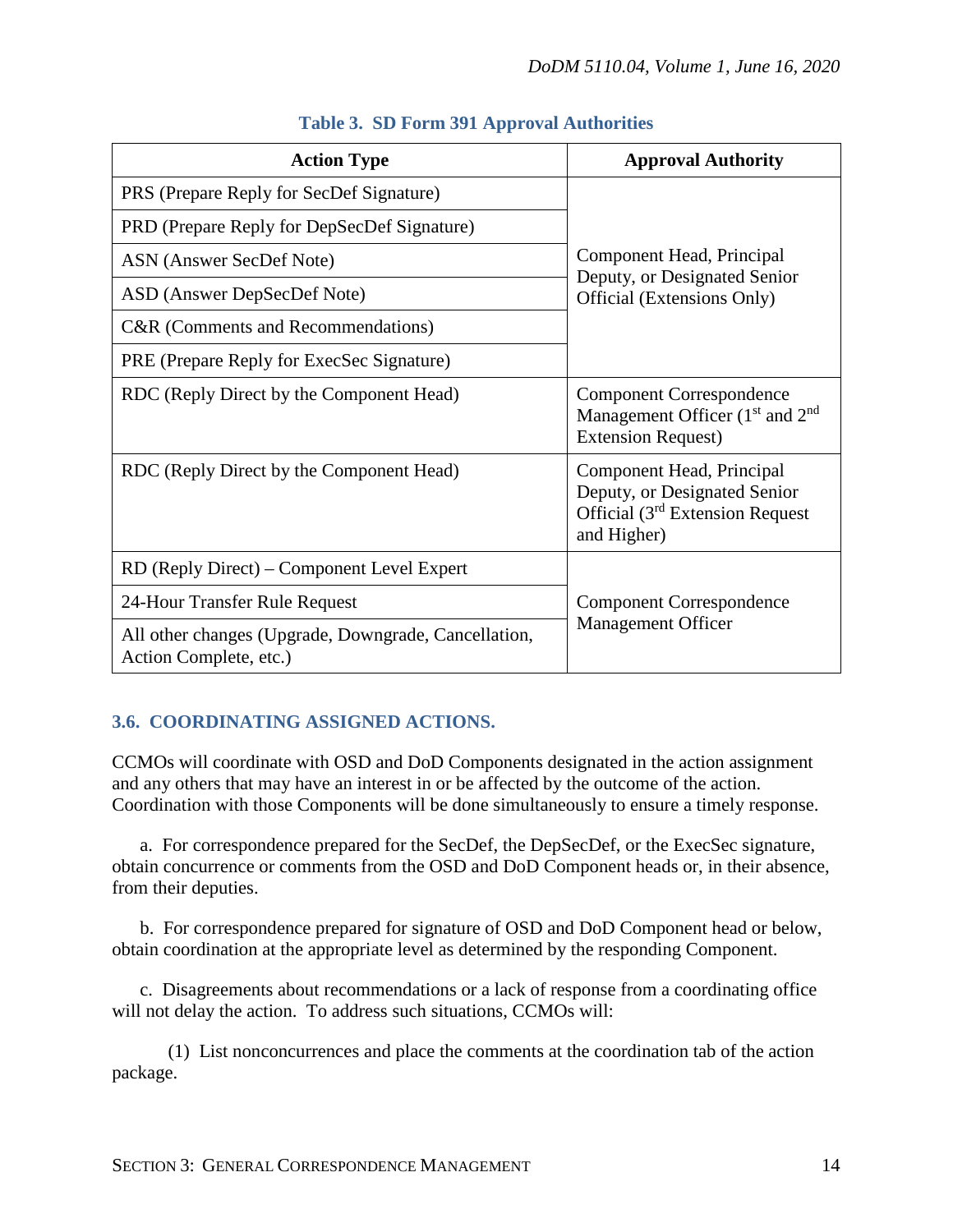(2) Address nonconcurrence issues in the action memorandum or attached supplement.

(3) For failures to respond, note on the coordination sheet when coordination was attempted but not accomplished.

d. If no coordination is required on an action or information memorandum (referred to in this issuance as "action" or "info" memoranda), enter "NONE" on the coordination line. See Paragraphs 7.3. and 7.4. for details.

e. Coordinate with the ATSD(PA) on all correspondence that:

(1) Contains information with public affairs implications.

(2) Involves requests for SecDef or DepSecDef participation in public fora, such as speaking and media events, or in events in DoD or military settings that may draw media coverage.

f. Coordinate with the GC DoD on all correspondence having legal implications, statutory references, or that make the Department susceptible to legal actions.

g. Coordinate with the ASD(LA) on all correspondence to members of Congress.

h. Coordinate with the Assistant to the SecDef and DepSecDef for protocol on all SecDef and DepSecDef schedule proposals. See Volume 2 of this manual for information on preparing schedule proposals.

## **3.7. SUBMITTING MATERIALS TO THE SECDEF, THE DEPSECDEF, OR THE EXECSEC.**

CCMOs submitting materials to the SecDef, the DepSecDef, or the ExecSec will:

a. Use either an action or info memorandum. See Paragraphs 7.3. and 7.4. for details.

b. Submit packages to CMD for control and forwarding through the appropriate channels.

c. Flag correspondence requiring expeditious processing with a red flag or tab in the upperleft corner. CMD staff must ensure these materials receive priority processing and prompt delivery to the ExecSec.

d. Flag extremely urgent communications requiring SecDef or DepSecDef attention within 2 hours with a green flag or tab in the upper left corner and hand-carry to CMD for expeditious processing or, if directed, hand-carry to the ExecSec.